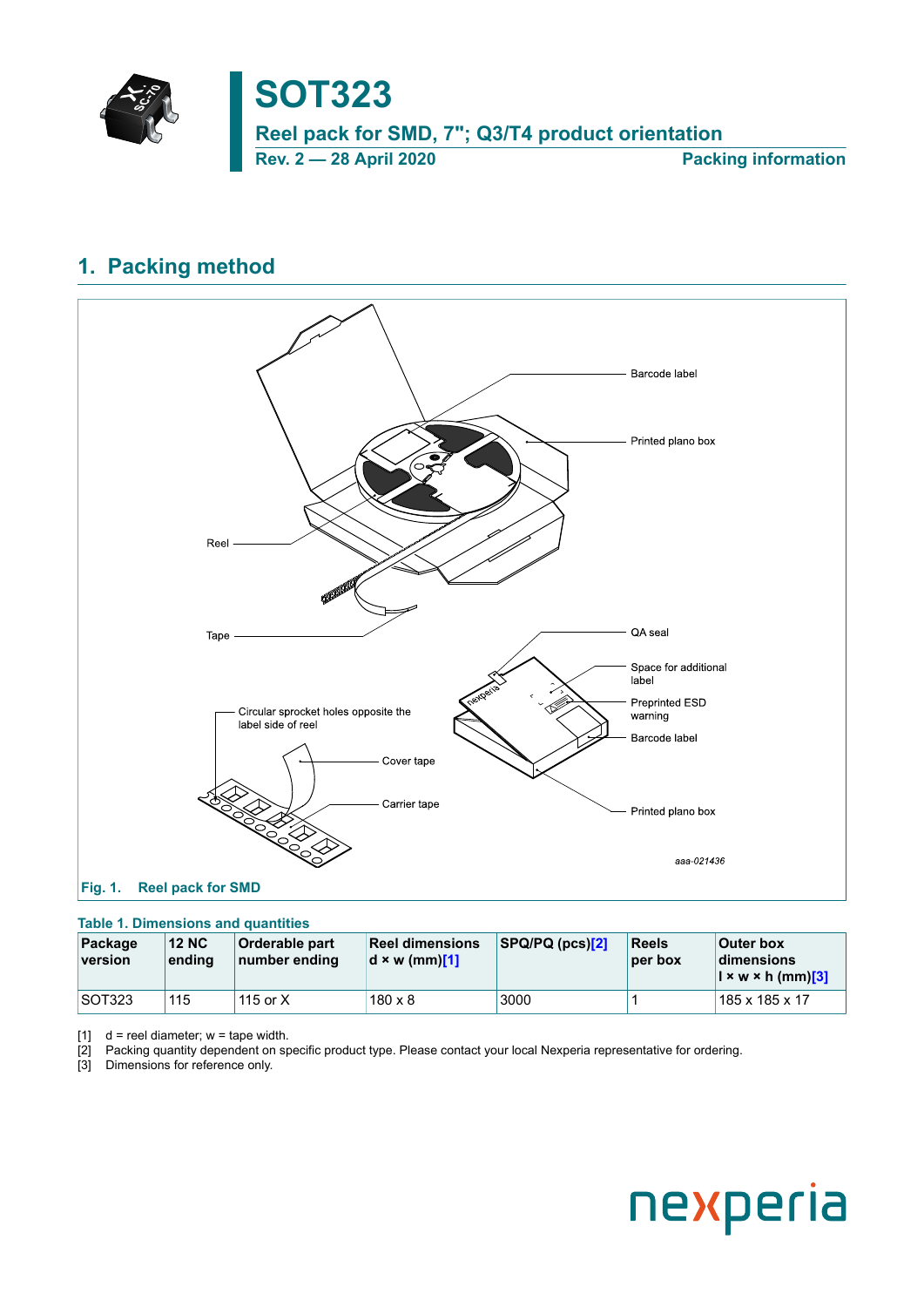## **2. Product orientation**



## **3. Carrier tape dimensions**



#### <span id="page-1-0"></span>**Table 2. Carrier tape dimensions**

*In accordance with IEC 60286-3*

| $A_0$ (mm)     | $B_0$ (mm)    | $\mathsf{K}_0$ (mm) | $\tau$ (mm)     | $ P_1$ (mm)    | $W$ (mm)            |
|----------------|---------------|---------------------|-----------------|----------------|---------------------|
| $ 2.4 \pm 0.1$ | $2.6 \pm 0.1$ | 1.2 ± 0.1           | $0.20 \pm 0.02$ | $14.0 \pm 0.1$ | $ 8.0 + 0.3  - 0.1$ |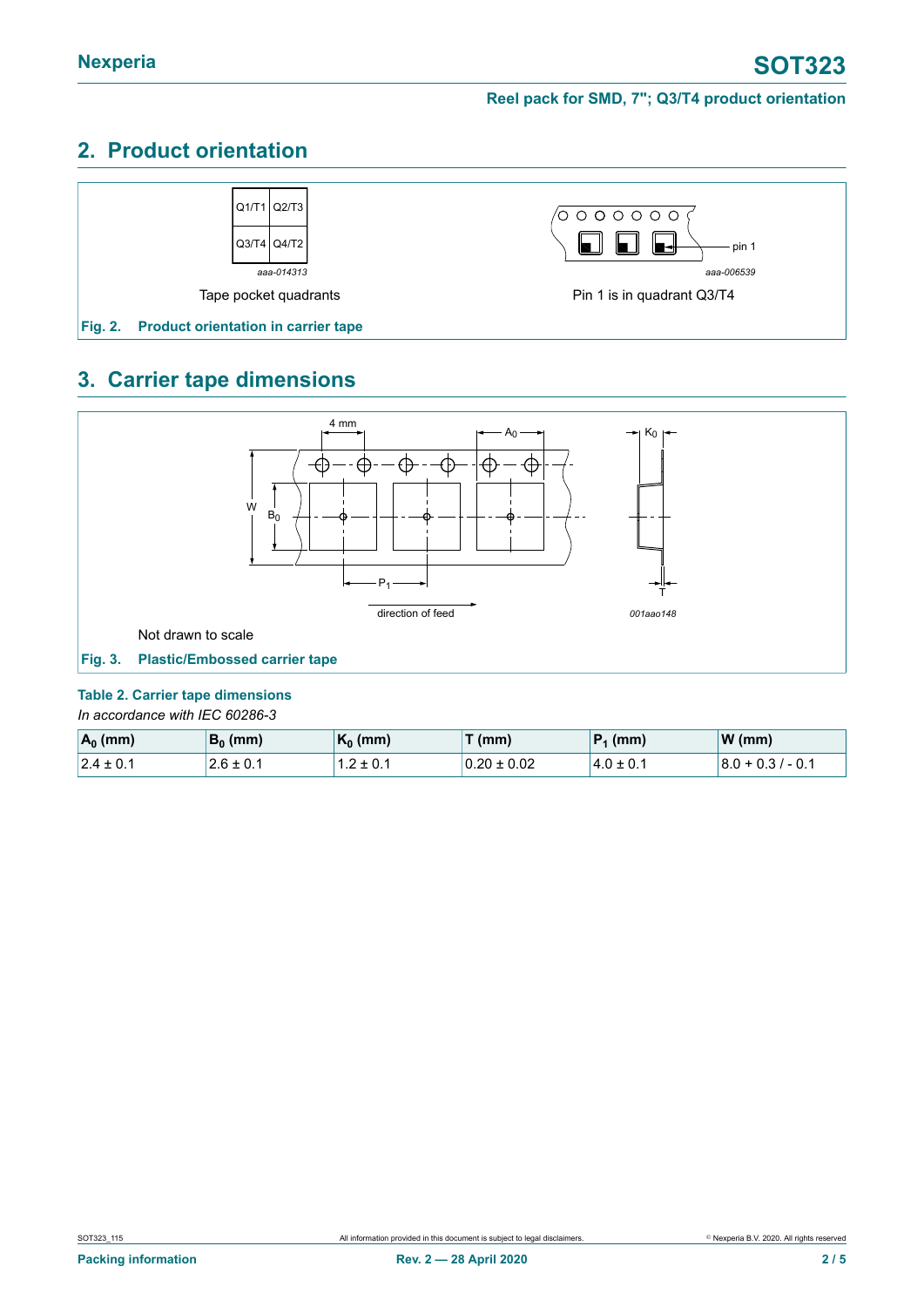## <span id="page-2-0"></span>**4. Reel dimensions**



### **Table 3. Reel dimensions**

*In accordance with IEC 60286-3*

| $\overline{A}$ [nom]   | $ W2$ [max] | <b>B</b> [min] | $C \text{ [min]}$ | D [min] |
|------------------------|-------------|----------------|-------------------|---------|
| $\mathsf{m}\mathsf{m}$ | (mm)        | (mm)           | (mm)              | (mm)    |
| 180                    | 14.4        | ں. ا           | 12.8              | 20.2    |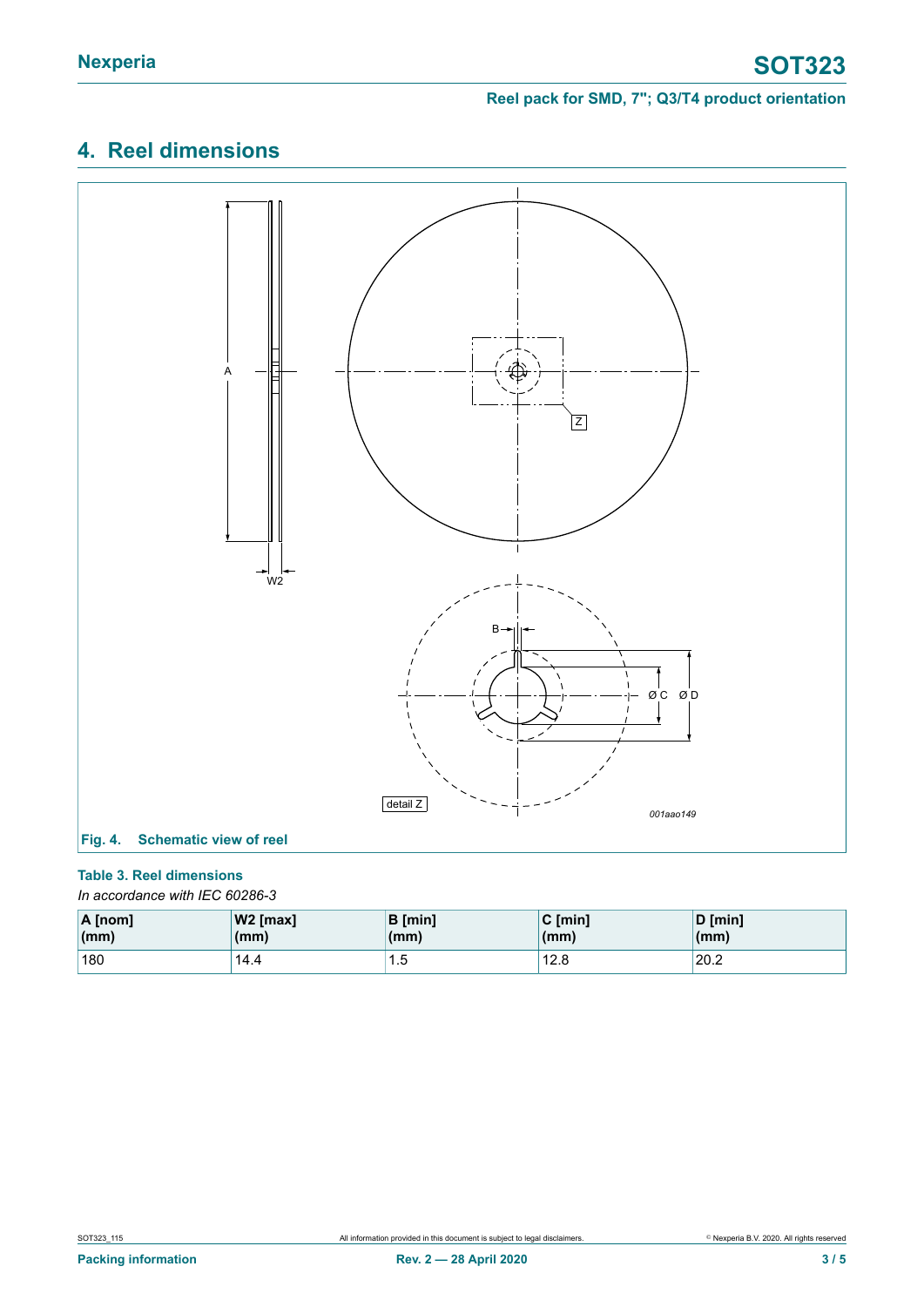## <span id="page-3-1"></span><span id="page-3-0"></span>**5. Barcode label**



#### **Fig. 5. Example of typical box information barcode label**



#### **Table 4. Barcode label dimensions**

| <b>Box barcode label</b> | Reel barcode label |
|--------------------------|--------------------|
| $\vert x \rangle$ w (mm) | $\vert$ x w (mm)   |
| $100 \times 75$          | $36 \times 75$     |

## <span id="page-3-2"></span>**6. Revision history**

| <b>Table 5. Revision history</b> |          |                                                                                                                                                                                                                                                                                                                                                                                                     |                   |  |  |
|----------------------------------|----------|-----------------------------------------------------------------------------------------------------------------------------------------------------------------------------------------------------------------------------------------------------------------------------------------------------------------------------------------------------------------------------------------------------|-------------------|--|--|
| Document ID                      |          | Release date Modifications                                                                                                                                                                                                                                                                                                                                                                          | <b>Supersedes</b> |  |  |
| SOT323 115 v.2[1]                | 20200428 | The format of this packing information document has been<br>redesigned to comply with the identity guidelines of Nexperia.<br>Table 2: Tolerances added to carrier tape dimensions.<br>Section 4 "Reel dimensions" added.<br>Section 5 "Barcode label" added.<br>Section 6 Added footnote about product orientation.<br>Legal texts have been adapted to the new company name<br>where appropriate. | SOT323 115 v.1    |  |  |
| SOT323 115 v.1                   | 20121114 | -                                                                                                                                                                                                                                                                                                                                                                                                   |                   |  |  |

[1] This document is showing the actual product orientation in production.